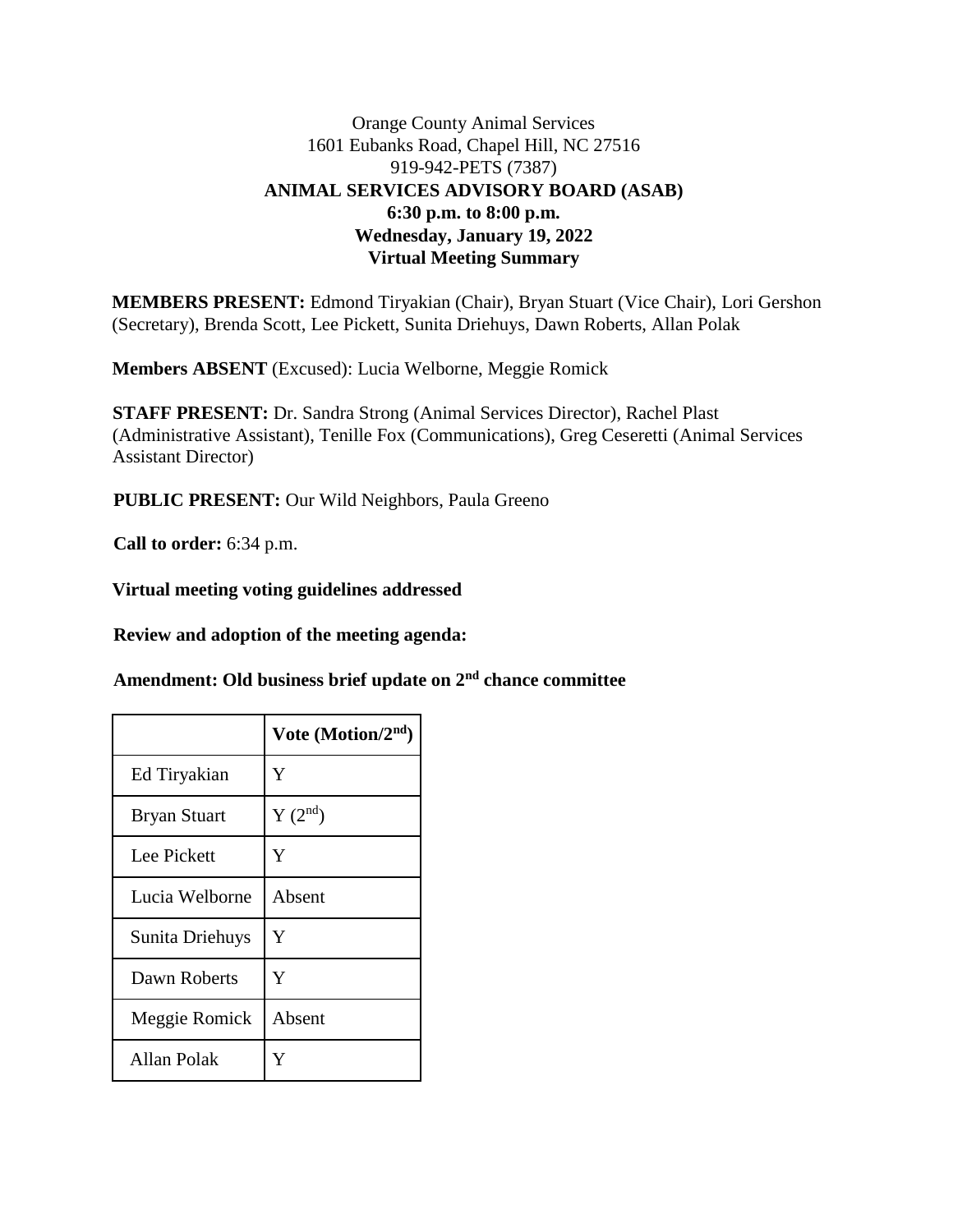| <b>Brenda Scott</b> | Y (Motion) |
|---------------------|------------|
| Lori Gershon        |            |

### **Review and approval of November 17, 2021 meeting summary**

- Comment: Article in Smithsonian Magazine about helping homeless with pets

|                     | Vote (Motion/2nd) |
|---------------------|-------------------|
| Ed Tiryakian        | Y                 |
| <b>Bryan Stuart</b> | Y (Motion)        |
| Lee Pickett         | Y                 |
| Lucia Welborne      | Absent            |
| Sunita Driehuys     | Y                 |
| Dawn Roberts        | Y                 |
| Meggie Romick       | Absent            |
| Allan Polak         | Y                 |
| <b>Brenda Scott</b> | $Y(2^{nd})$       |
| Lori Gershon        | Y                 |

#### **New Business**

#### **- Discussion from Director Dr. Strong**

- o AS participated in County-wide DEI Training
- o Staffing updates
	- Veterinary technician (Adriana) promoted to Kennel Director
	- $\blacksquare$  Still short 2 vet tech positions
	- Continue to advertise at NC State and community college and on OC website
	- Rachel Plast last day is tomorrow- moving to Housing Department; Tenille Fox is cross-training to cover until someone new is hired
- o Emergency Operations staffed by AS
- o Update on Wolf-Dogs (8 total)
	- January 30, 2022 taking 2 wolf-dogs to Colorado (spayed and neutered)
	- Close to having 3 other wolf-dogs placed
	- Leaving 3 wolf-dogs in shelter awaiting placement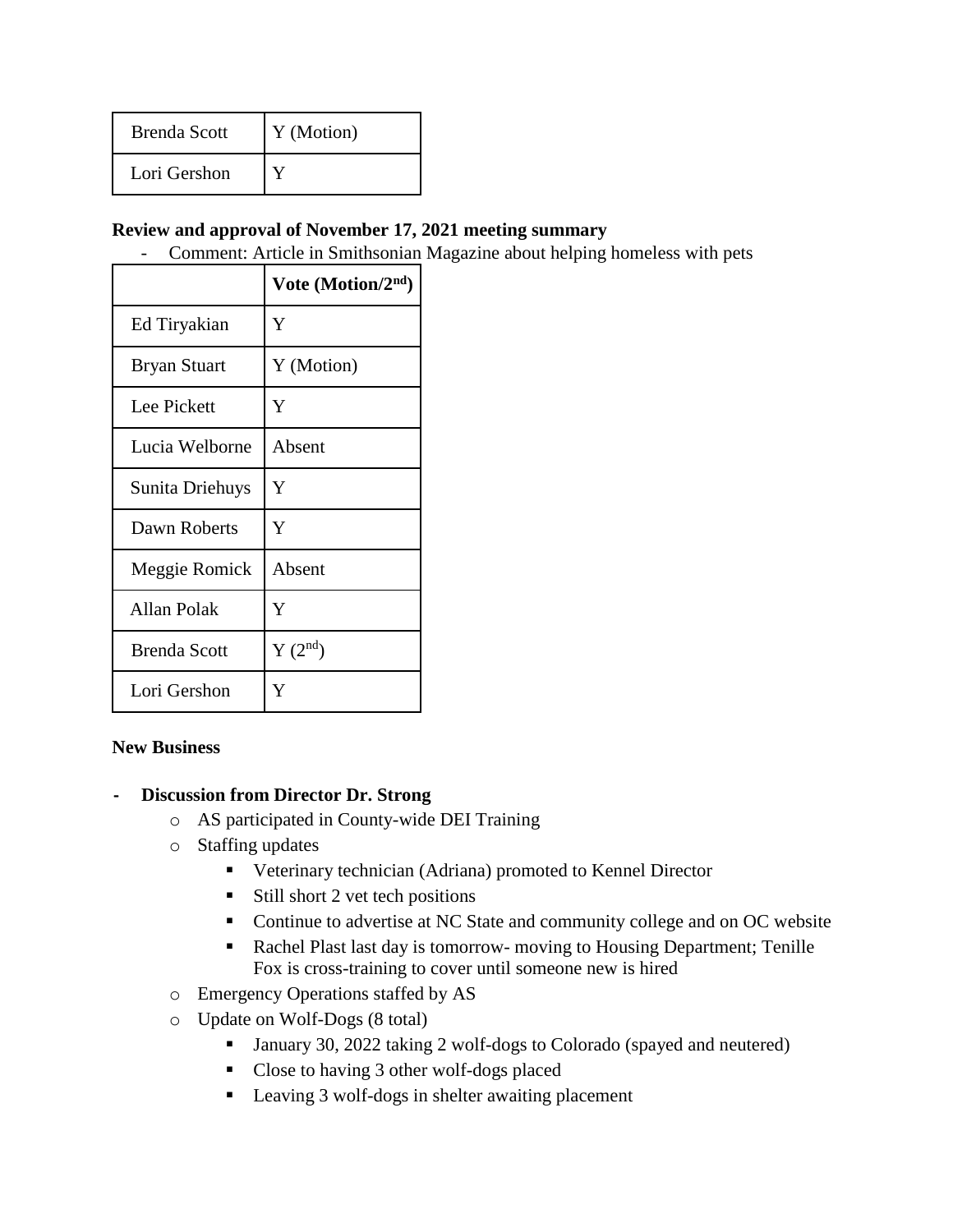### **- Pat Sanford Grant Award Winner- Our Wild Neighbors**

- o Located in Hillsborough
- o 1,480 animals rescued last year (corrected)
- o Grant will be used to add enclosures for secure specialized rehabilitation (rabies vector)
- o Willing to help AS, including providing space for grazing animals awaiting adoption

## **- Impact of Donation Money at OCAS**

- o Impactful on program level
	- **Medical care**
	- Dog park in the back
	- Community spay and neuter fund (animal tax)
- o Included in general fund budget
	- FY 22 Projected Revenue to be \$417,900
	- \$25,000 is budgeted for donations
	- \$9,000 spay/neuter fund
- o Grants, individual donation from OC website (Go Fund Me, donations as part of animal tax collection, and Community Giving Fund)
- o Friends of the OC Animal Shelter also collects money for the shelter and are in discussion about how to honor Bob Marotta (bench with a plaque and Volunteer of the Year award and display- approx.. \$3,000)

#### **Review of public participation guidelines**

#### **General public comments on items not on agenda:** None

#### **Monthly Meeting Attendance Record (confirm completion):** Confirmed

#### **Animal Services Advisory Board**

- **-** Susan Spinks resignation (represented private enterprise constituency)
	- o Open chair of Dangerous Dog Panel
- **-** 3 total vacancies on the ASAB
	- o Chapel Hill
	- o Carrboro
	- o Private entrepreneur
- **-** Rachel Plast leaving OCAS for a promotion in OC- the ASAB will truly miss her and appreciate her service

#### **Old Business:**

**- Update from Systemic Racism and Animal Welfare Committee**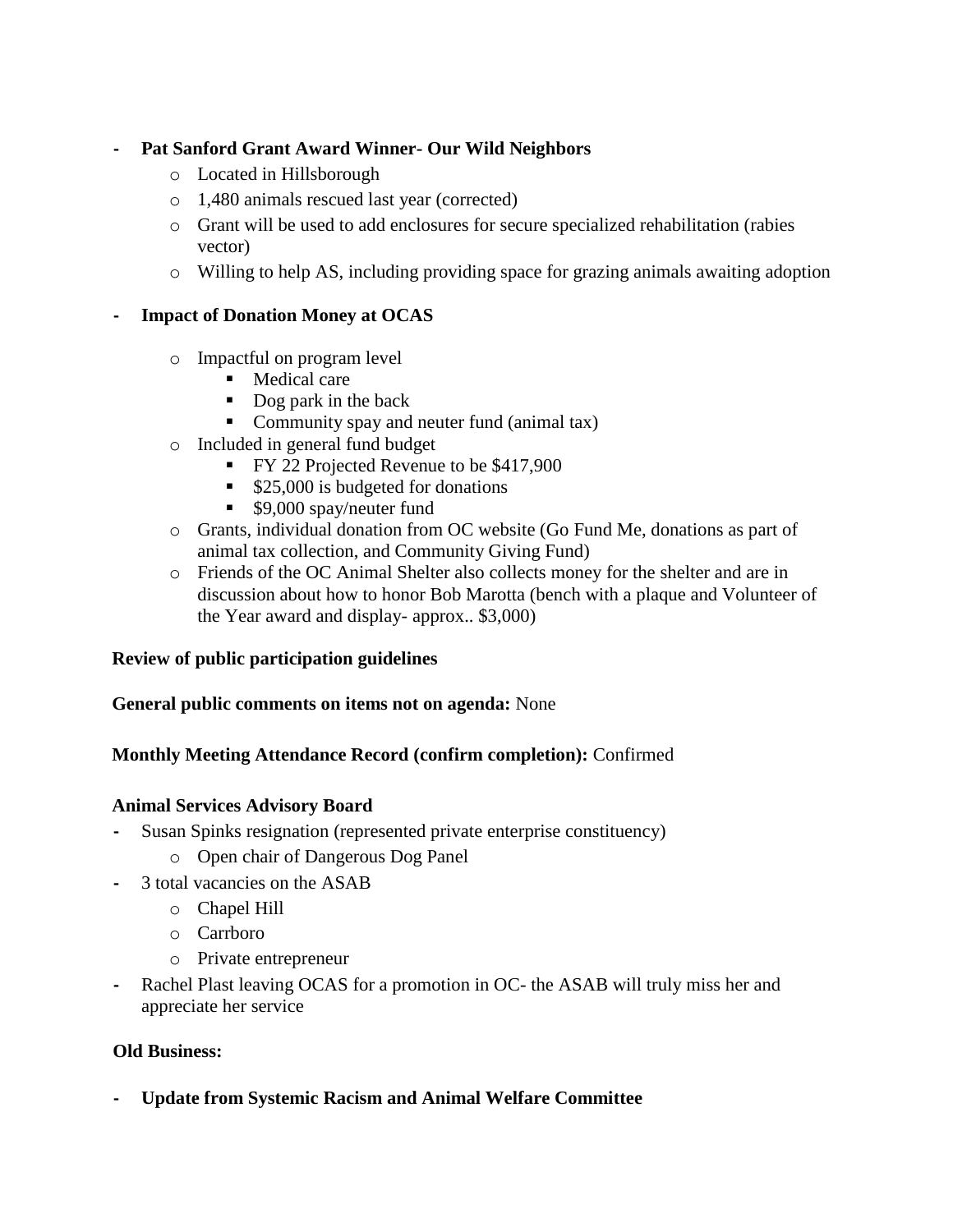- o Projects that the committee has completed or turned over to Dr. Strong and staff end of November 2021
	- Dog parks dispersed equitably by demographics (completed)
	- Racial equity concerns in field services/animal control (not currently part of forms but will be addressed)
	- Diversity, equity and inclusion on OCAS staff and the ASAB
	- Animal funds
- o Ongoing Projects
	- Pet-friendly rental housing and low-cost pet-friendly rental housing
	- **IMPROVING ACCESS TO LOW-COST SPAY/neuter and other veterinary services among** county residents, including our homeless community members
	- Expanding pet awareness through new public events (on hold due to COVID)
	- Education about pets in the schools (on hold due to COVID)

## **- Update on Wild and Dangerous Animals Ordinance Committee**

- o Proposed amendments to provisions 4 and 5 sent to ASAB for review
- o Proposed amendments will be sent to Legal for review

## **- Update on Noisy Rooster Committee**

- o Extra-territorial jurisdictions of cities where city ordinances apply
- o 13 different designations for zoning
- o Designation of high density residential within the county may be the appropriate place to discuss rooster limitation
- o Progress ongoing
- **- Update from Second Chance Committee**
	- o Local Bill (2022 Short Session) piece of legislation that has effect in only one county
	- o Dr. Strong sent information to BOC to ask for a local bill to allow 18 month muzzling reconsideration to be consistent with state law

# o **Motion to recommend BOCC pursue local bill for legislative drafting in Raleigh**

|                     | Vote (Motion/ $2nd$ ) |
|---------------------|-----------------------|
| Ed Tiryakian        | Y (Motion)            |
| <b>Bryan Stuart</b> | Y                     |
| Lee Pickett         | Y                     |
| Lucia Welborne      | Absent                |
| Sunita Driehuys     | Y                     |
| Dawn Roberts        | Y                     |
| Meggie Romick       | Absent                |
| <b>Allan Polak</b>  | Y                     |